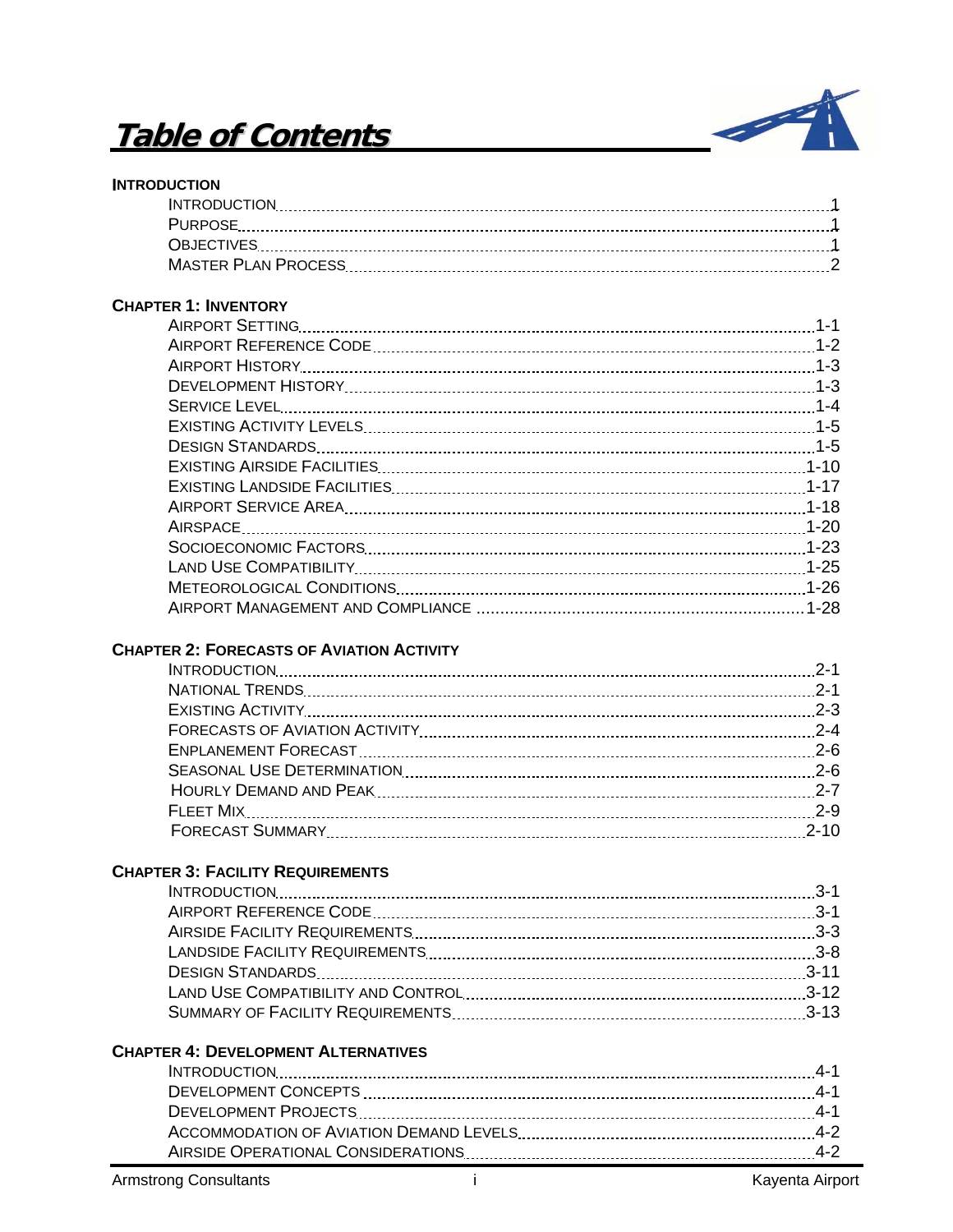# **CHAPTER 5: CAPITAL IMPROVEMENT PLAN (CIP) AND FINANCIAL PLAN**

## **CHAPTER 6: ENVIRONMENTAL OVERVIEW**

|                                                                    | $6 - 1$  |
|--------------------------------------------------------------------|----------|
|                                                                    |          |
|                                                                    |          |
|                                                                    |          |
|                                                                    |          |
|                                                                    |          |
|                                                                    |          |
|                                                                    |          |
|                                                                    |          |
| HAZARDOUS MATERIALS, POLLUTION PREVENTION, AND SOLID WASTE 6-5     |          |
| HISTORICAL, ARCHITECURAL, ARCHEOLOGICAL, & CULTURAL RESOURCES  6-6 |          |
|                                                                    |          |
| NATURAL RESOURCES, ENERGY SUPPLY, AND SUSTAINABLE DESIGN6-7        |          |
|                                                                    |          |
|                                                                    |          |
| SOCIOECONOMIC IMPACTS, ENVIRONMENTAL JUSTICE, AND CHILDREN'S       |          |
|                                                                    |          |
|                                                                    | $6 - 11$ |
|                                                                    |          |
|                                                                    |          |
|                                                                    | $6 - 13$ |

# **CHAPTER 7: AIRPORT LAYOUT PLAN DRAWING SET**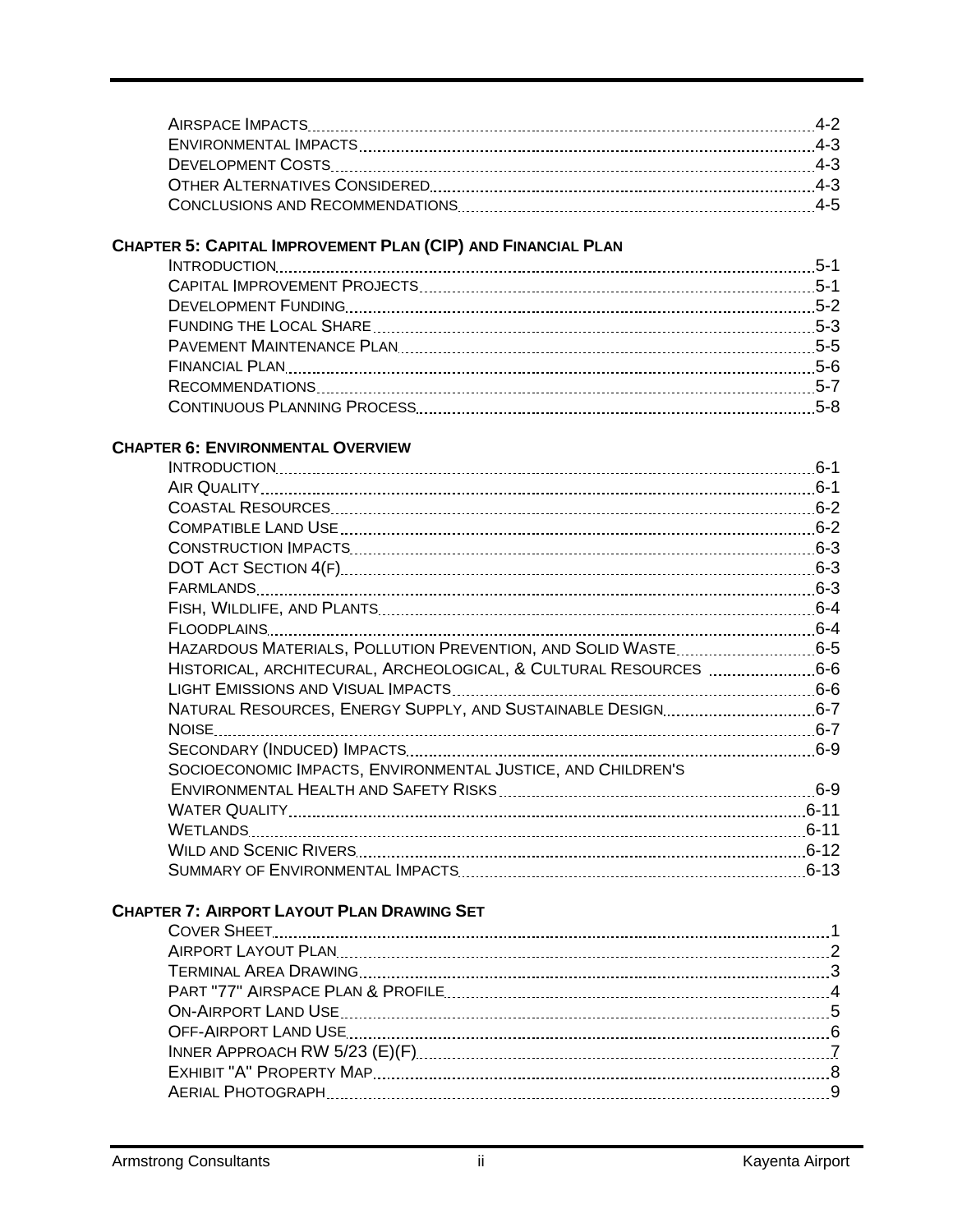# **LIST OF TABLES**

| <b>TABLE</b> | <b>PAGE</b> |
|--------------|-------------|
| $1 - 1$      |             |
| $1 - 2$      |             |
| $1 - 3$      |             |
| $1 - 4$      |             |
| $1 - 5$      |             |
| $1 - 6$      |             |
| $1 - 7$      |             |
| $1 - 8$      |             |
| $1 - 9$      |             |
| $1 - 10$     |             |
| $1 - 11$     |             |
| $2 - 1$      |             |
| $2 - 2$      |             |
| $2 - 3$      |             |
| $2 - 4$      |             |
| $2 - 5$      |             |
| $2 - 6$      |             |
| $2 - 7$      |             |
| $2 - 8$      |             |
| $2 - 9$      |             |
| $2 - 10$     |             |
| $2 - 11$     |             |
| $3 - 1$      |             |
| $3 - 2$      |             |
| $3 - 3$      |             |
| $3 - 4$      |             |
| $3-5$        |             |
| $4 - 1$      |             |
| $4 - 2$      |             |
| $5 - 1$      |             |
| $5 - 2$      |             |
| $5 - 3$      |             |
| $5 - 4$      |             |
| $6 - 1$      |             |